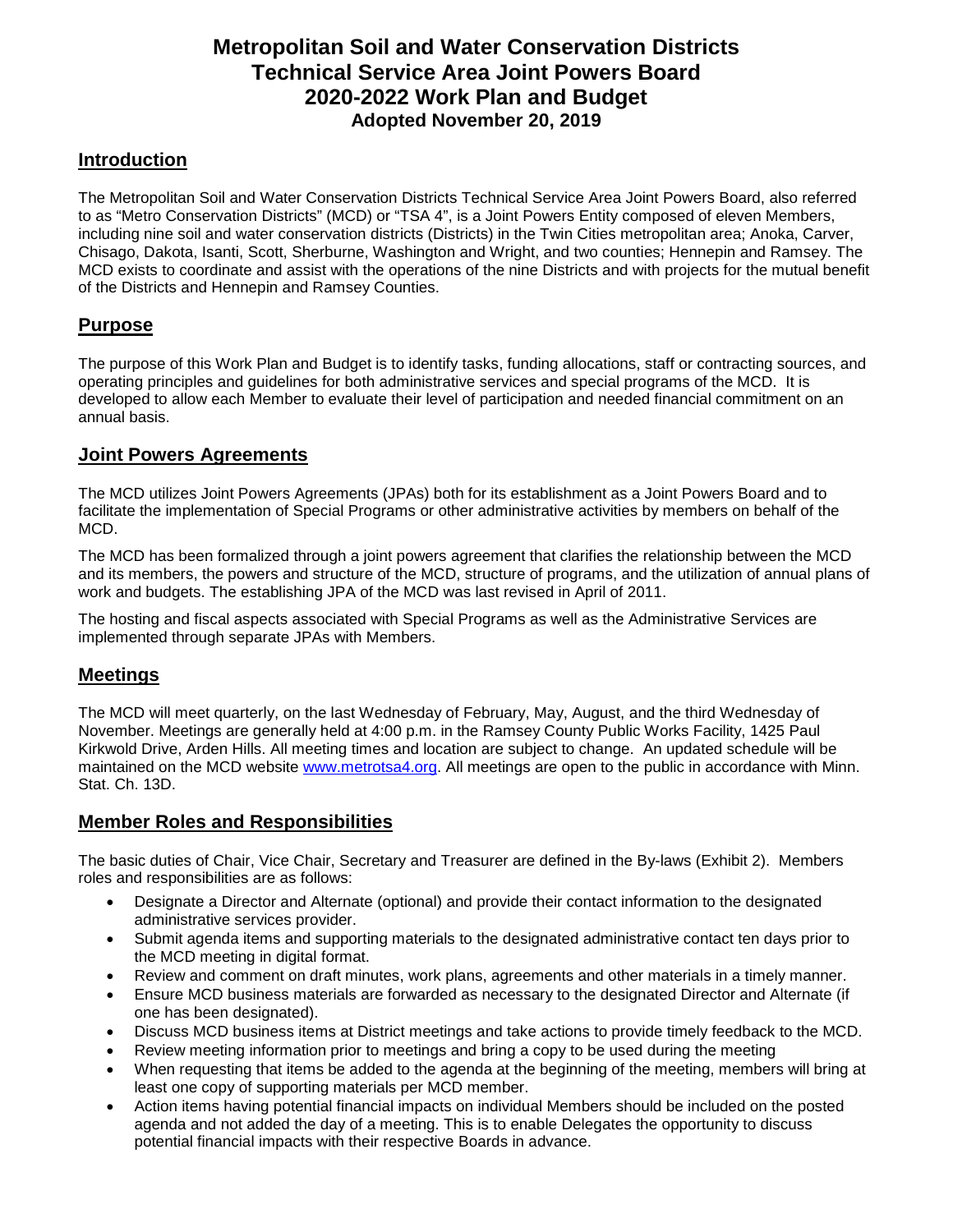# **Administrative Services and Budget**

The MCD will enter into a Joint Powers Agreement with a Member to serve as the official day-to-day contact for the MCD and to provide the organization with essential administrative and fiscal services, including but not limited to:

- Preparing meeting agendas and minutes,
- Housing and distributing official records;
- Maintaining MCD's website;
- Preparing and routing for signature joint powers and other agreements;
- Tracking and reporting on the budget and expenditures;
- Preparing invoices and issuing payments on approved invoices for goods and services;
- Preparing quarterly Treasurer's and account transactions reports;
- Compiling records for and facilitating completion of annual audits; and
- Drafting budgets and plans of work for Board consideration and approval.

The Administrative Services Provider (ASP) shall, in addition, serve as MCD's designated Fiscal Agent for MCD Special Programs. As Fiscal Agent, the ASP is responsible for:

- Coordinating with Special Program Hosts to ensure accurate and timely payments to Special Program Participants and to track and report Special Program budget expenditures and balances;
- Maintaining accurate accounting of all program revenues and expenses;
- Providing a financial report at each regularly scheduled MCD Board meeting itemizing fund balances, revenues, and expenditures for each program;
- Maintaining separate copies of all receipts, invoices and payment vouchers to facilitate financial audits;
- Making payment to Members pursuant to approved applications, subject to receipt of invoices and Host approved expenditures and quarterly reports;
- Subjecting the books, records, documents, accounting procedures, and practices to examination by the MCD Board, individual Member Boards and staff, BWSR or other funding agencies, and the State Auditor upon request;
- Preparing and submitting annual, final, and other financial reports to funding agencies as required per grant agreement and policies;
- Assisting with program audits;
- Ensuring the MCD secures and maintains adequate types and levels of insurance coverage; and
- Other fiscal and accounting services as may be needed for compliance with fiscal management and accounting requirements of state grants and/or applicable state laws and regulations.

Detailed below is the budget for administrative services which operates out of the MCD's general fund. In August 2019, the Board adopted motion 12.1 establishing that the MCD will maintain a general fund balance of \$30,000, and also increase dues gradually to ensure revenues and expenses eventually balance. The estimated fund balance as of January 1, 2020, is \$51,500; therefore, the 2020-2022 budget includes deficit spending in all three years of this work plan and budget, as will the subsequent 3-year budget. Annual dues will increase approximately 16% per year, which will result in balanced revenues and expenses over the course of this and the subsequent 3 year work plan. By the end of this 6-year period (2020-2025), the fund balance is projected to be drawn down by approximately \$20,000.

All general fund and Special Program accounts, funds, and financial records of the MCD shall be established and maintained separate from those of the Administrative Service Provider.

The Administrative Service Provider is authorized to exceed the expenses shown in any given year, but they may not exceed the total amount for each line item unless this work plan is amended by the Board action.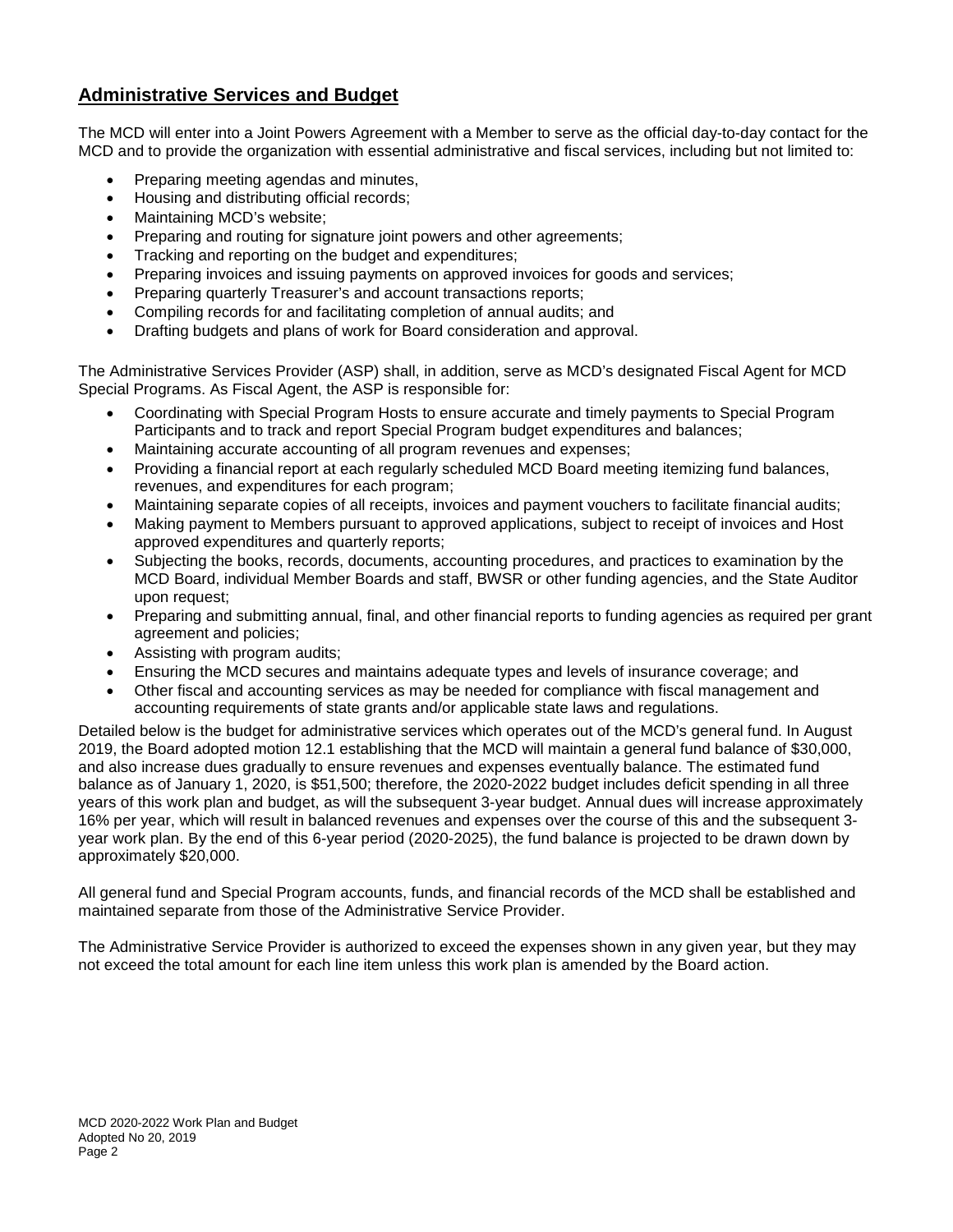#### **Administrative Services Budget (General Fund)**

|                                                                                                         | 2020     | 2021     | 2022     | <b>TOTAL</b> |
|---------------------------------------------------------------------------------------------------------|----------|----------|----------|--------------|
| <b>Expenses</b>                                                                                         |          |          |          |              |
| <b>Grant writing</b>                                                                                    | \$2,000  | \$2,100  | \$2,200  | \$6,300      |
| Meeting agendas and minutes, contract management,<br>work plan; record keeping, and website maintenance | \$6,900  | \$7,300  | \$7,700  | \$21,900     |
| Financial management and accounting                                                                     | \$4,400  | \$4,600  | \$4,800  | \$13,800     |
| Expenses and fees (audit, website; insurance)                                                           | \$6,600  | \$6,800  | \$7,000  | \$20,400     |
| Total                                                                                                   | \$19,900 | \$20,800 | \$21,700 | \$62,400     |
| <b>Revenues</b>                                                                                         |          |          |          |              |
| Membership Dues <sup>1</sup>                                                                            | \$12,650 | \$14,850 | \$17,600 | \$45,100     |
| Fund balance                                                                                            | \$7,250  | \$5,950  | \$4,100  | \$17,300     |
| <b>Total</b>                                                                                            | \$19,900 | \$20,800 | \$21,700 | \$62,400     |
| <b>Estimated Fund Balance</b>                                                                           | \$44,250 | \$38,300 | \$34,200 |              |

1 Member dues: \$1,150 in 2020; \$1,350 in 2021; and \$1,600 in 2022

## **Special Programs and Budgets**

MCD Members collaborate on development and implementation of a number of special programs, including:

- Engineering and Technical Assistance (ETA)
- Metro Area Children's Water Festival (MACWF)
- Sub-Watershed Analysis (SWA)
- MN Agricultural Water Quality Certification Program (MAWQCP)
- Campus Groundwater Conservation Planning (CGCP)

Funds made available through a Special Program (other than the MACWF) will be offered in equal share to all Members interested in participating in the particular program, except in cases where differing levels of participation are inherent and understood in advance. The actual amount a Member receives may vary depending on their level of interest and/or other relevant circumstances. Generally, to obtain funds Members must request their share of funds through an application process established by the Host. Funds will be reserved for the participating Member subject to the Host's approval of their application. The program Host has discretion to establish soft and hard deadlines by when reserved funds must be used, based at least in part on grant or other funding source timeframes. Unused or remaining funds will be offered equally to other Members in order to ensure all available funds are encumbered and used prior to their expiration. Payments to Members will be made by the ASP subject to receipt of an approved invoice and approval by the program Host. At their discretion, the Host may require submittal of interim, quarterly, and/or final reports, as well as supporting documentation, prior to issuing approval. The Host may require a higher match percent for implementation than the grant source requires in order to cover the match related to grant administration, fiscal administration, and project development. This is to help ensure the Host does not disproportionately carry the burden of grant match requirements.

A description and projected budget for each Special Program is provided below.

#### **Engineering and Technical Assistance (ETA)**

The ETA program is currently funded by the State through BWSR using Technical Service Areas (TSAs) to deliver engineering services and technical assistance to enhance implementation of the State Cost Share program and other similar programs with a primary focus on installing conservation practices that improve water quality and reduce flooding. ETA grant funds are provided through the following grants: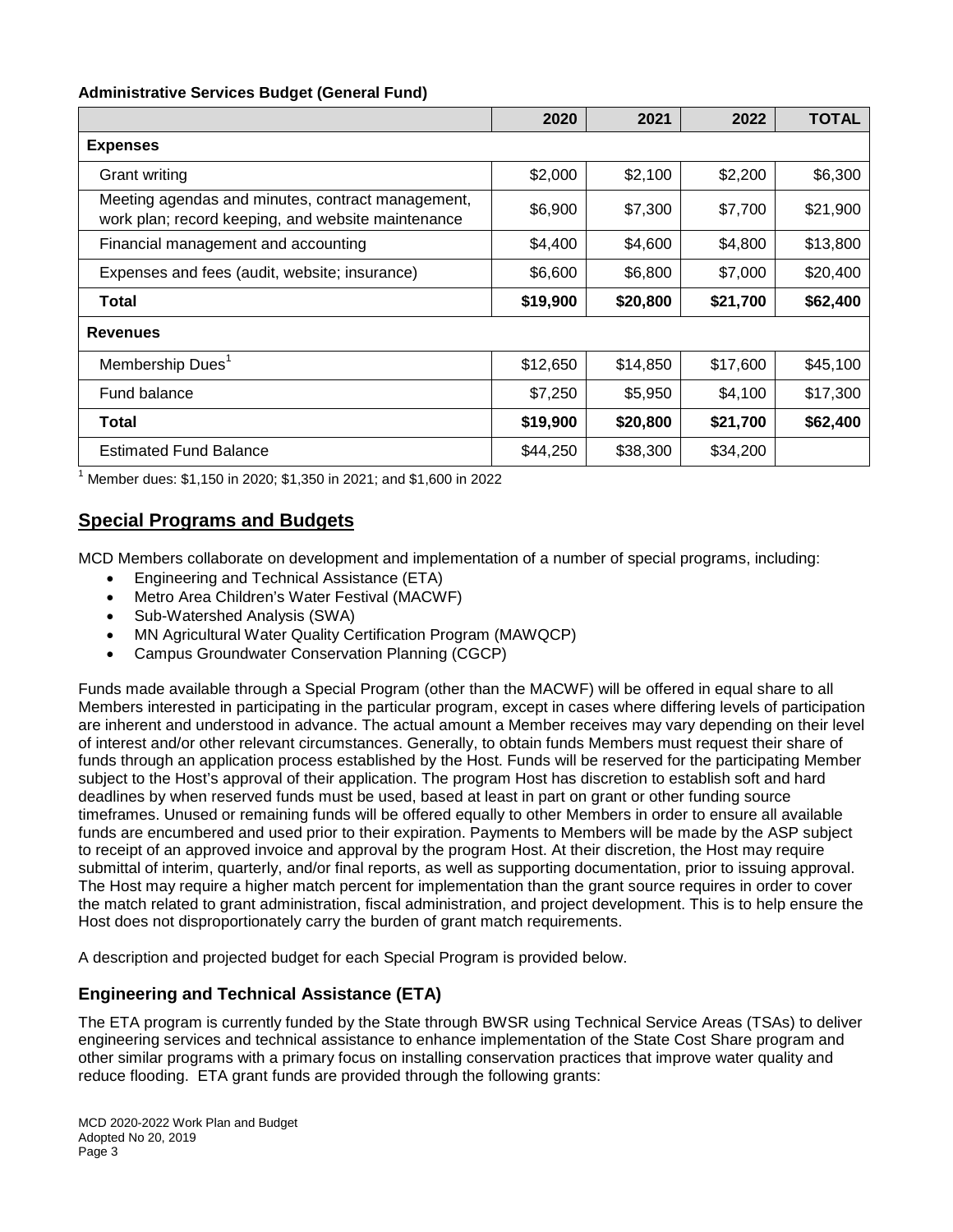- 1. Nonpoint Engineering Assistance Program (NPEAP)
	- State General Fund of \$127,500 annually
- 2. Enhanced Shared Technical Services (ESTS)
	- Clean Water Fund Grant of \$242,500 annually

ETA funds are provided to increase and enhance engineering and technical assistance capacity of Members to plan, design, and install conservation projects addressing non-point source pollution. Funds also support the purchase of equipment that is essential for project planning, design, and installation, as well as to build technical knowledge, skills and abilities through training. The funds are to provide technical assistance related to non-point source pollution water quality improvement projects.

Budget amounts indicated below are for planning purposes and are subject to change by Board action and/or grant availability. Calendar year 2022 assumes the level of state funding received in the FY20-21 biennium remains level.

| <b>Project Activities</b>              | 2020      | 2021      | 2022      | <b>Total Budget</b> |
|----------------------------------------|-----------|-----------|-----------|---------------------|
| Engineering                            | \$298,500 | \$298,500 | \$298,500 | \$895,500           |
| <b>Equipment Supplies and Training</b> | \$57,000  | \$57,000  | \$57,000  | \$171,000           |
| Administration                         | \$14,500  | \$14,500  | \$14,500  | \$43,500            |
| Total                                  | \$370,000 | \$370,000 | \$370,00  | \$1,110,000         |

#### **Projected ETA Budget**

Engineering funds will be offered equally among Members for engineering and technical services through contracted services or through employed technical staff of Members. Contracted services may be with private engineering firms or through staff of another Member or Partner. Independent contractor agreements between Members, Partners, or consultants will be the responsibility of individual Members and not of the MCD.

Equipment, supplies and training funds will be used for the purchase of survey equipment of value greater than \$5,000, routine supplies to operate, maintain and repair survey equipment and for cross-training of Member staff or Partners. The use of these funds will be evaluated annually by Member staff. All equipment, supply, and training purchases will be made through the Administrative Service Provider, subject to consultation with Member staff and approval of the ETA Host.

Administration funds will be used to support Host and Fiscal Agent costs associated with their respective roles administering the program. These include but are not limited to: preparing work plans; preparing and tracking applications and activity reports; issuing payments; tracking and reporting expenditures; corresponding with the BWSR and participating Members; and providing other grant management tasks and support as may be needed.

A cash or in-kind match of 10% is required with the ETA grants.

MCD, through ETA program Host, will keep and maintain a current inventory of any equipment with a purchase value in excess of \$5,000 (capital equipment). Capital equipment purchased with ETA funds shall be the property of the State of Minnesota for its useful life. The MCD shall be responsible for ensuring capital equipment is properly insured and is made available for sharing among Members. A listing of capital equipment is provided in Exhibit 1. A Capital Equipment Plan for 2020-2022 will be developed in 2020 and upon approval by the Board shall be incorporated into this plan by reference.

# **Sub-Watershed Analysis (SWA)**

The SWA budget is currently funded through a FY19 Clean Water Fund grant through BWSR.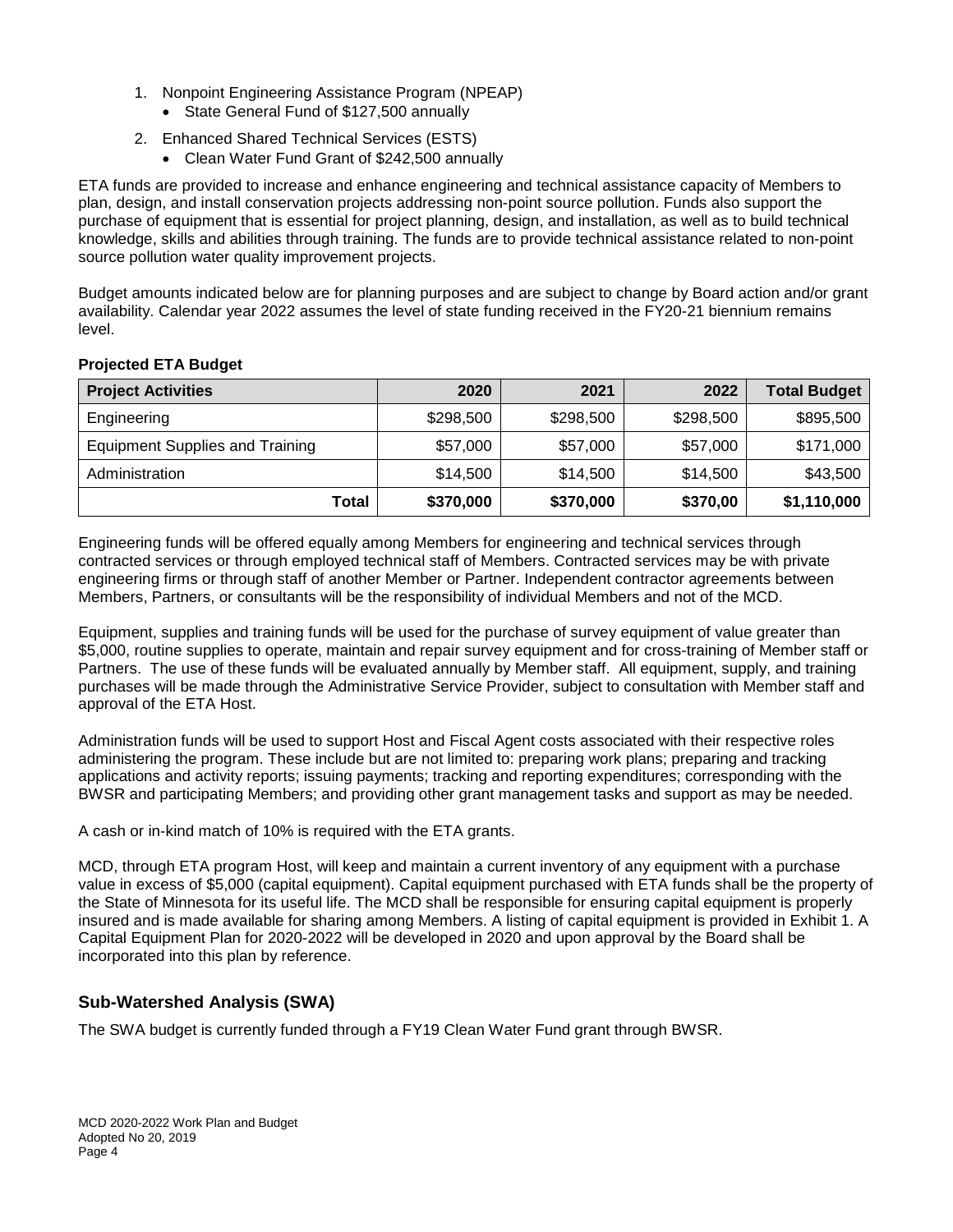The SWA program implements a process to analyze smaller drainage areas that contribute to the degradation of locally identified high priority water resources. The analysis identifies the location and estimated cost/benefit relationship for best management practices.

The SWA has been refined by MCD and its Members to create established protocols that can be implemented in both rural and urban landscapes. It has been developed to provide the foundation for prioritizing and targeting project implementation for Members or Partners and to assist with project specific grant applications.

#### **Projected SWA Budget**

| <b>Project Activities</b>               | 2020     | 2021      | 2022     | <b>Total</b> |
|-----------------------------------------|----------|-----------|----------|--------------|
| <b>Grant Administration</b>             | \$1,000  | \$1,000   | \$1,000  | \$3,000      |
| <b>Fiscal Management</b>                | \$1,000  | \$1,000   | \$1,000  | \$3,000      |
| <b>Protocol Refinement and Training</b> | \$3,000  | \$3,000   | \$1,000  | \$7,000      |
| Prepare SWA's                           | \$34,000 | \$102,000 | \$51,000 | \$187,000    |
| Total                                   | \$39,000 | \$107,000 | \$54,000 | \$200,000    |

Grant administration and fiscal management funds will be used to support Host and Fiscal Agent costs associated with their respective roles administering the program. These include but are not limited to: preparing work plans; issuing payments; tracking and reporting expenditures; preparing and tracking applications and activity reports; corresponding with the BWSR and participating Members; and providing other grant management tasks and support as may be needed.

Protocol refinement and training funds will be used to support efforts to update and improve SWA protocols and documentation, and to train Member or Partner staff.

Funds to prepare SWA's will be used to support planning and preparation of SWA reports by participating Members, in accordance with established protocol.

A cash or in-kind match of 25% is required with the SWA grants.

## **Metro Area Children's Water Festival (MACWF)**

The MACWF is not funded through the MCD but rather through Partners. The MCD will in no way be responsible for expenses associated with the MACWF.

The MACWF is a collaboration with Partners and an annual event for children in the 11-County metro area surrounding Minneapolis and St. Paul. The purpose of the festival is to provide education to fourth-grade students about water resources and to present ways they can help ensure a future where both the quantity and quality of water resources are protected and managed wisely.

The MACWF occurs each September at the Minnesota State Fairgrounds in St. Paul. The design of the program provides students with hands-on opportunities to learn about water and its importance to people and our natural environment. For example, at past festivals, students learned about how water quality is measured by scientists, where water goes when the toilet gets flushed, how tiny aquatic bugs can serve as indicators of water quality, the importance of wetlands, aquatic life, and basic water science. In general, each festival reaches about 1,200 students from the surrounding areas.

The MACWF would not be possible without the collaboration of many agencies through a Festival Planning Committee. The Festival Planning Committee is an interagency group that meets monthly beginning in January of each year to coordinate and complete tasks necessary for a successful event. Each member on the committee assumes specific duties necessary to execute the festival including but not limited to: recruitment of presenters and volunteers; selection and coordination of participating schools; and organization and coordination of festival activities such as the presentations, arcade, lunch, arrival and departure, registration and photos. The Committee is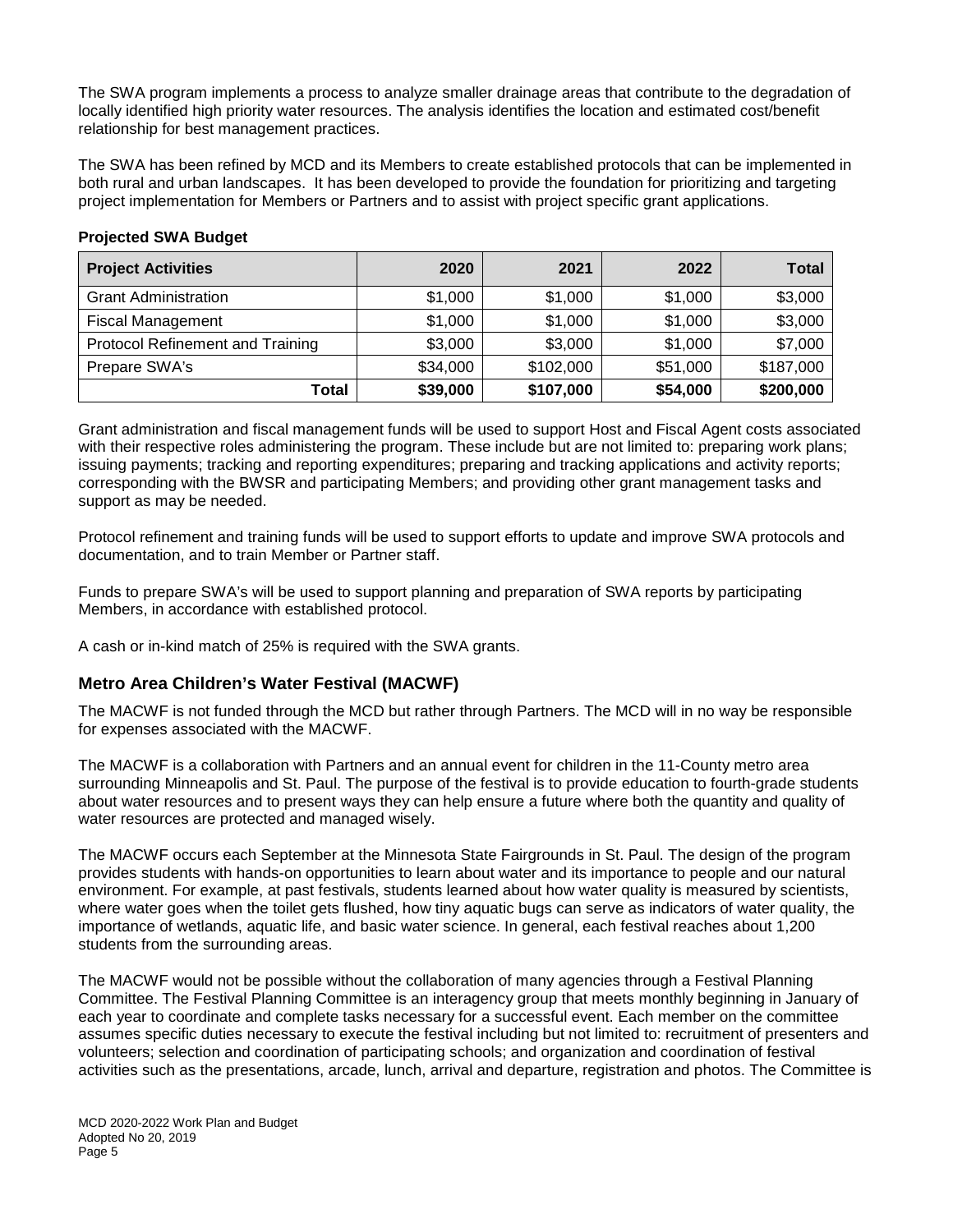also responsible for coordination of the State Fair facility rental and contracts, sponsor coordination, and fiscal management.

The MACWF has been sponsored and supported by the MCD for several years. As a condition to continuing this support, the Board in August, 2019, adopted motion 19.025 requiring MACWF to reimburse MCD for costs to provide such support.

#### **Projected MACWF Budget**

| <b>Project Activities</b> | 2020     | 2021     | 2022     | <b>Total</b> |
|---------------------------|----------|----------|----------|--------------|
| <b>Facility Rental</b>    | \$12,000 | \$12,000 | \$12,000 | \$36,000     |
| Food & Supplies           | \$3,000  | \$3,000  | \$3,000  | \$9,000      |
| Transportation            | \$8,000  | \$8,000  | \$8,000  | \$24,000     |
| <b>Presenters</b>         | \$4,000  | \$4,000  | \$4,000  | \$12,000     |
| <b>MCD</b> Administration | \$4,000  | \$4,000  | \$4,000  | \$12,000     |
| Total                     | \$31,000 | \$31,000 | \$31,000 | \$93,000     |

All expenses will be paid for through donations from multiple sponsor agencies and Partners. The MCD will in no way be responsible for expenses not covered by donations.

## **Minnesota Agricultural Water Quality Certification Program (MAWQCP)**

MAWQCP is a program designed to assist farmers and other agricultural landowners in taking the lead in implementing conservation practices that protect our water. Participants who meet minimum program requirements for the implementation and maintenance of water quality best management practices customized to their specific operation are eligible to receive MAWQCP certification and regulatory certainty for a period of ten years. Local public and private conservation service providers assist farmers through the certification process.

MAWQCP is administered and funded by the Minnesota Department of Agricultural (MDA). MCD receives funds on a reimbursement basis through a Joint Powers Agreement with the MDA. Member participant requesting funding for MAWQCP services must submit an invoice along with supporting documentation to the ASP. The ASP may establish minimum invoice and support documentation requirements related to format and content, as may be required to ensure compliance with the JPA.

Budget amounts indicated below are for planning purposes and are subject to change by Board action and/or grant availability. Calendar year 2022 assumes the level of MDA funding received in the FY20-21 biennium remains level.

#### **Projected MAWQCP Budget**

| <b>Project Activity</b>               | 2020     | 2021     | 2022     | Total     |
|---------------------------------------|----------|----------|----------|-----------|
| Administration                        | \$800    | \$800    | \$800    | \$2,400   |
| <b>SWCD Staff Support</b>             | \$32,000 | \$32,000 | \$32,000 | \$96,000  |
| Promotion & Incentives                | \$1,600  | \$1,600  | \$1,600  | \$4,800   |
| Engineering & Practice Implementation | \$8,000  | \$8,000  | \$8,000  | \$24,000  |
| Total                                 | \$42,000 | \$42,000 | \$42,000 | \$126,000 |

Administration funds will be used to support costs associated with administering the program, including but not limited to: preparing work plans; preparing and tracking applications and activity reports; issuing payments; tracking and reporting expenditures; corresponding with the MDA and participating Members; and providing other grant management tasks and support as may be needed.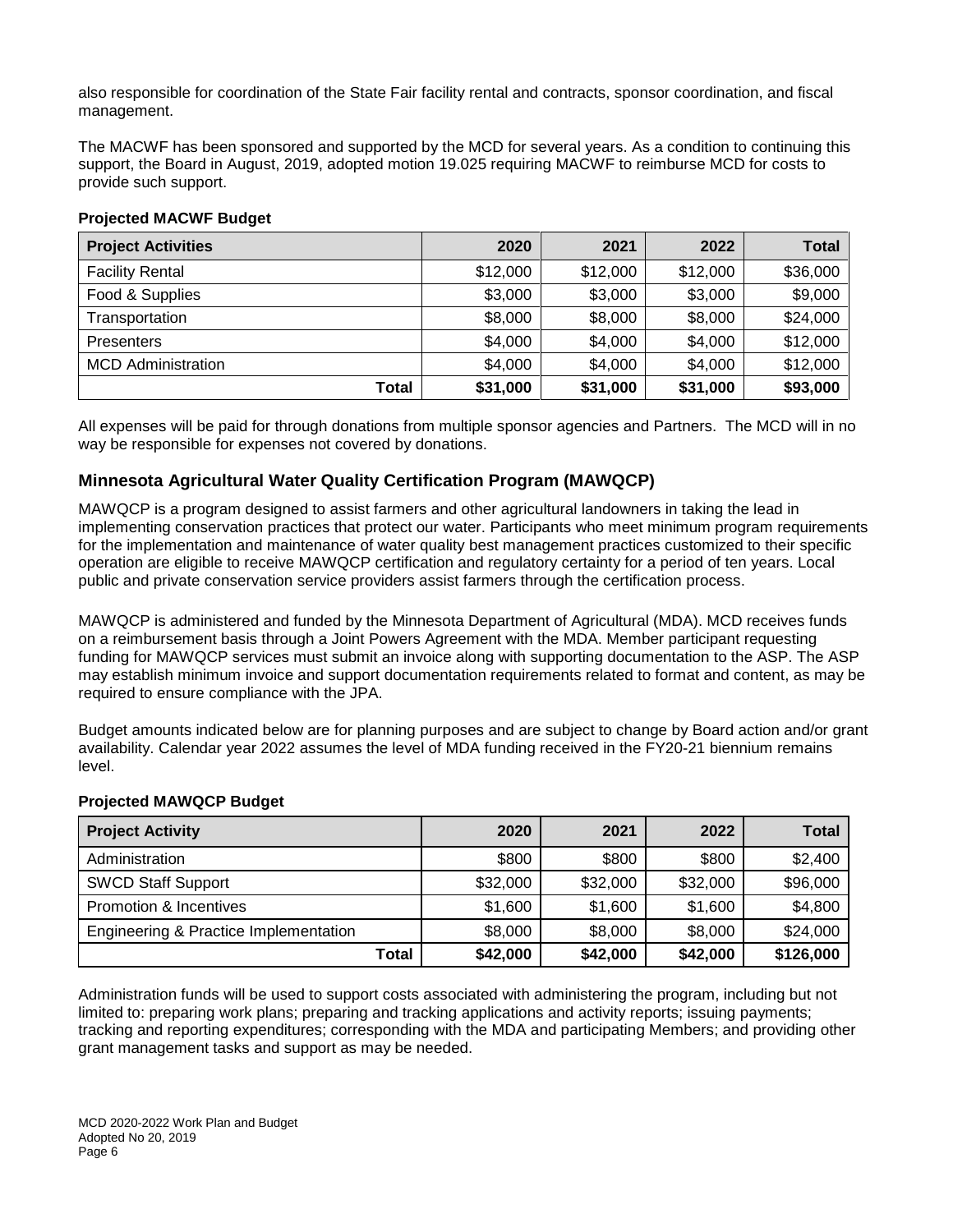Promotion and incentive funds will be used to reimburse Member participants for time conducting promotional activities to increase awareness and interest in the MAWQCP. Out-of-packet expenses associated with these activities are also eligible for reimbursement.

SWCD staff support funds will be used to reimburse Member participants for time assisting program applicants with completing assessments in accordance with program guidelines. Participants conducting such assessments may do so independently.

Engineering and practice implementation funds will be used to reimburse Member participants for time planning, designing, and installing conservation practices that a program participant is implementing as a requirement for certification.

## **Campus Groundwater Conservation Planning (CGCP)**

The CGCP provides a systematic approach to identify and rank groundwater conservation BMPs in terms of costeffectiveness. Protocol is used to implement groundwater conservation on large-acreage, public campuses (e.g. public schools, hospitals, and government facilities). These areas are targeted due to their educational benefits, likelihood of stakeholder buy-in and implementation, magnitude of potential impact, and opportunity for school district-wide implementation.

The CGCP is funded through a FY16 Clean Water Fund Grant through BWSR. The grant is anticipated to expire in 2020.

| <b>Project Activities</b>   | 2020     | 2021 | 2022 | Total    |
|-----------------------------|----------|------|------|----------|
| <b>Grant Administration</b> | \$1,000  | \$0  | \$0  | \$1,000  |
| <b>Fiscal Management</b>    | \$0      | \$0  | \$0  | \$0      |
| Program Design & Production | \$1,800  | \$0  | \$0  | \$1,800  |
| Program Implementation      | \$19,200 | \$0  | \$0  | \$19,200 |
| Total                       | \$22,000 | \$0  | \$0  | \$22,000 |

#### **Projected CGCP Budget**

Grant administration and fiscal management funds will be used to support Host and Fiscal Agent costs associated with their respective roles administering the program. These include but are not limited to: preparing work plans; issuing payments; tracking and reporting expenditures; preparing and tracking applications and activity reports; corresponding with the BWSR and participating Members; and providing other grant management tasks and support as may be needed.

Program design & production funds will be used to support training and assistance provided to Member staff as related to protocol implementation, as well as making final edits to the protocol based on lessons learned from completed analyses.

Program implementation funds will be used to support planning and preparation of CGCP reports by participating Members, in accordance with established protocol.

A cash or in-kind match of 25% is required with the CGCP grant.

## **Future Programming Interests for 2020-2022**

The MCD may pursue funding to continue existing Special Programs or to develop and implement new Special Programs. Member staff ideas and concepts will be shared with the MCD Board and brought forward as opportunities become available. Of particular interest will be how the BWSR Watershed Based Implementation Fund policy will,or will not have continuity with the MCD and other statewide TSAs.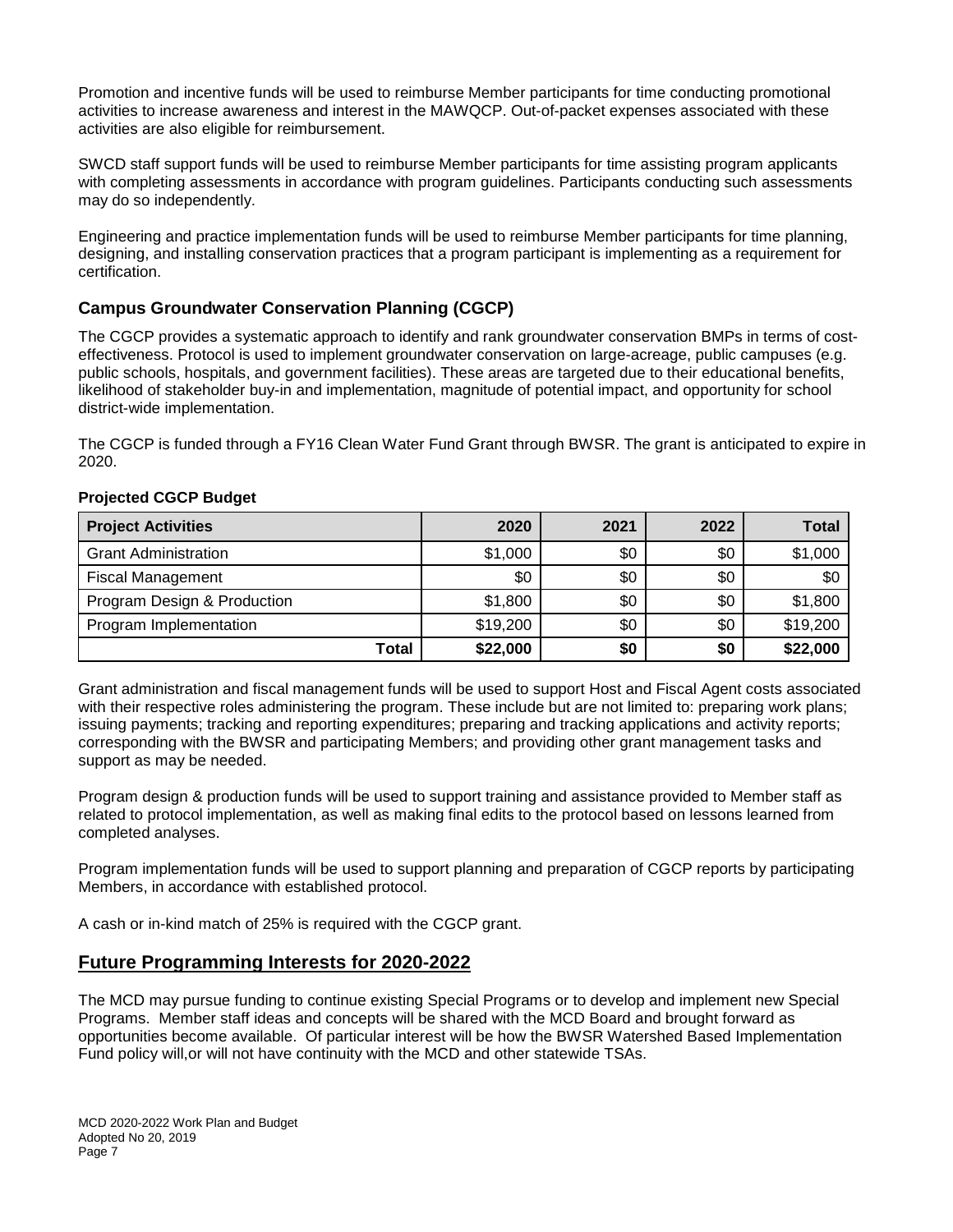The MCD will continue to support the following Special Programs and budgets that currently exist or evaluate new Special Programs as opportunities arise:

| <b>Special Program</b>          | <b>Status</b> | Source/Agency       | Grant       | Local     | <b>Total</b> |
|---------------------------------|---------------|---------------------|-------------|-----------|--------------|
| $ETA - NPEAP$                   | Continue      | General Fund - BWSR | \$382,500   | \$38,250  | \$420,750    |
| ETA-ESTS                        | Continue      | $CWF^* - BWSR$      | \$727,500   | \$72,750  | \$800,250    |
| <b>MAWQCP</b>                   | Continue      | $CWF - MDA$         | \$230,000   | \$57,500  | \$287,500    |
| <b>Groundwater Conservation</b> | Continue      | CWF-BWSR/DNR/Other  | \$260,000   | \$66,000  | \$326,000    |
| <b>Subwatershed Assessments</b> | Continue      | CWF-BWSR            | \$240,000   | \$60,000  | \$300,000    |
| Standardized BMP Inspections    | <b>New</b>    | <b>TBD</b>          | \$240,000   | \$60,000  | \$300,000    |
| Coordinated Education           | <b>New</b>    | <b>TBD</b>          | \$480,500   | \$120,100 | \$600,600    |
| <b>Pollinator Habitat</b>       | <b>New</b>    | $LSOHC - DNR$       | \$360,000   | \$90,000  | \$450,000    |
| Soil Health                     | <b>New</b>    | CWF-BWSR            | \$260,000   | \$66,000  | \$326,000    |
| MLCCS/Ecological Planning**     | <b>New</b>    | LCCMR-DNR           | \$2,935,000 | \$220,000 | \$3,155,000  |

\*Clean Water Fund

\*\*A grant was submitted for this effort and amount in 2019.

This work plan and budget will be amended, as necessary, if/when the MCD receives funding for developing and implementing any new Special Programs, or for the continuation of existing special programs that are not already identified in this work plan and budget.

# **Special Program Roles and Responsibilities**

Members may participate in Special Programs as a Participant and/or Host. A **Host** is the Member that administers a Special Program in accordance with applicable policies and procedures of the funding agency and MCD. The MCD will enter into a Joint Powers Agreement with the Member that serves as Host for one or more programs. This role may be combined with the Administrative Service Provider role.

A **Participant** is a Member that participates in a Special Program and is engaged in its development and/or implementation.

The obligations for each of the above roles are defined below and are consistent across all Special Programs. Special Program benefits to Members are subject to Participants fulfilling their respective obligations.

#### **Host**

In consultation with other Member staff, the program Host will:

- Prepare and submit funding requests as approved by the MCD Board;
- Prepare work plans and budgets in accordance with applicable grant agreement requirements and this Work Plan for the Board's review and approval; and
- Prepare Special Program guidance, forms and other documents as necessary for Participants to fulfill their obligations.

The Host will administer Special Programs in accordance with applicable grant or agreement requirements and this Work Plan, including but not limited to:

- Submit MCD approved work plan activities and budgets as required by the funding agency; work with funding agency as necessary to secure approval of grant agreements;
- Receive and process completed Participant applications. If there is disagreement between the Participant and Host, notify the Administrative Services Provider for placement of the next MCD Board agenda;
- Prepare and submit quarterly progress reports to MCD for inclusion in regular meeting agenda packets; reports shall include a summary of progress towards achieving outcomes and expenditures;
- Complete reporting as required to fulfill grant agreement and other the funding agency requirements;
- Lead any required project development efforts in consultation with other Member staff and Partners as appropriate; distribute approved protocols, technical information, and other guidelines as may be needed

MCD 2020-2022 Work Plan and Budget Adopted No 20, 2019 Page 8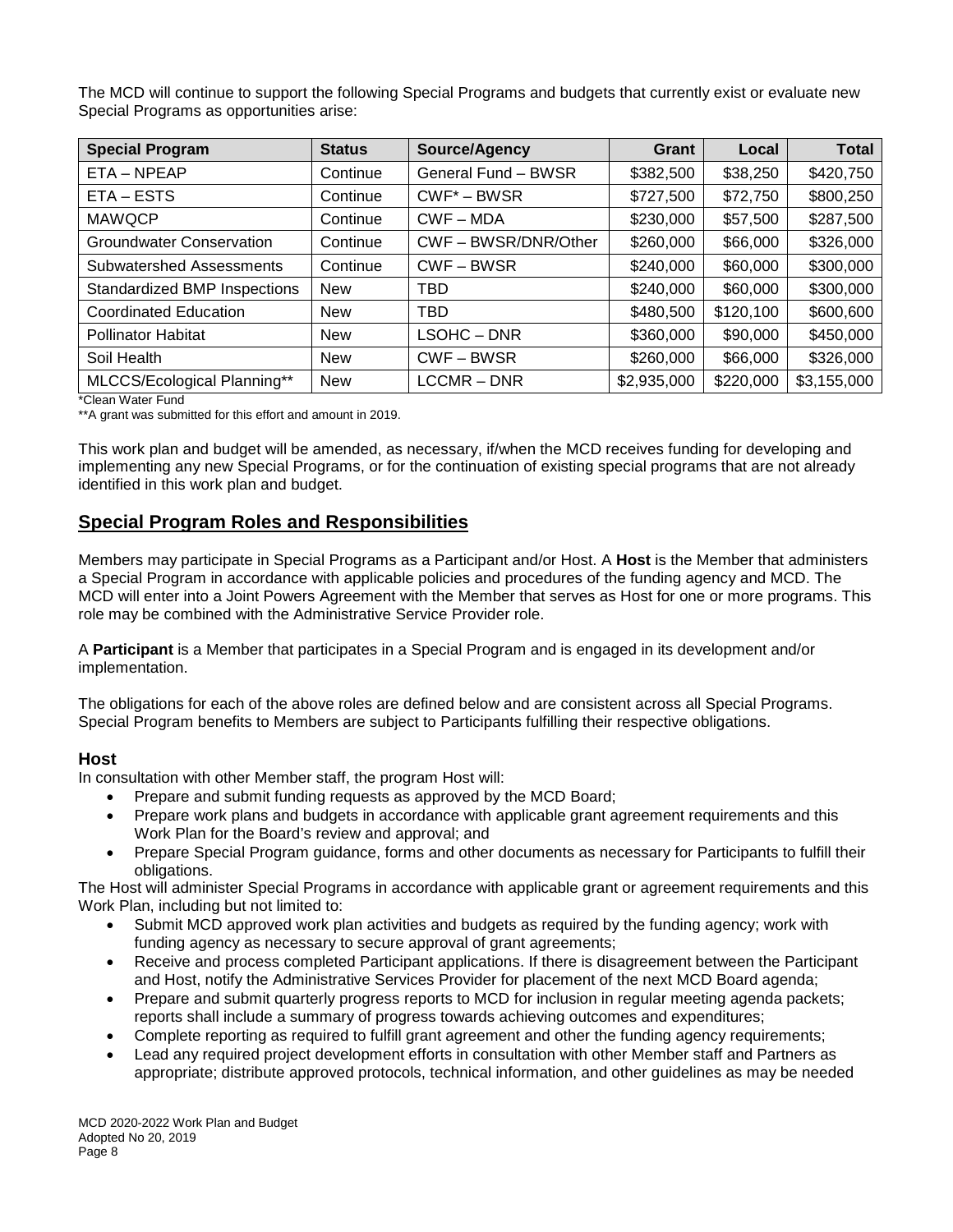for Participants to deliver on expected outcomes and comply with program requirements; provide support to Participants as needed;

- Develop and submit a multi-year program budget for incorporation into MCD Work Plan and Budget; and
- Coordinate with Administrative Service Provider as needed to ensure accurate and timely payment to Participants and to track and report budget expenditures and balances.

#### **Participants**

By participating in a Special Program, the Participant understands and agrees to:

- Acknowledge MCD will enter into an agreement with the Administrative Service Provider to provide administration and fiscal management services to the MCD as described above;
- Identify and develop projects, programs, or other activities for which program funds are proposed to be used;
- Submit completed applications for Special Program participation, using a form(s) provided by the Host;
- Oversee progress and ensure all expenses are appropriate and consistent with approved Special Program application, terms of applicable grant agreements, and this Work Plan;
- Coordinate requests and obtain approval from the Host prior to expenditure of time or funds on any activity that is different or modified from an original approved application;
- Provide the Host with a description of any capital equipment purchased along with identifying serial numbers for inventory purposes; acknowledge any capital equipment purchased through a Special Program is property of the MCD and will be maintained in good, working order;
- Notify Host if funds reserved for the Participant will not be used; acknowledge the purpose of this is to enable the Host to redistribute grant funds to other Participants to ensure such funds are expended and that the Host will determine the date by which such notification is required;
- Provide reports, plans, information or other documentation as may be required by the Host to ensure deliverables meet grant requirements and eligibility for payment; acknowledge the Host has discretion to determine deliverable requirements and the content and frequency of any reporting;
- Ensure all approved activities are completed in accordance with the approved application and program guidelines;
- Maintain records in accordance with specific rules and protocols of each Special Program;
- Submit invoices to MCD for services provided; invoices shall meet minimum format and content requirements as determined necessary by the Host or the Administrative Service Provider; and
- Provide other information as may be requested by the Host or Administrative Service Provider to ensure compliance with agency grant requirements.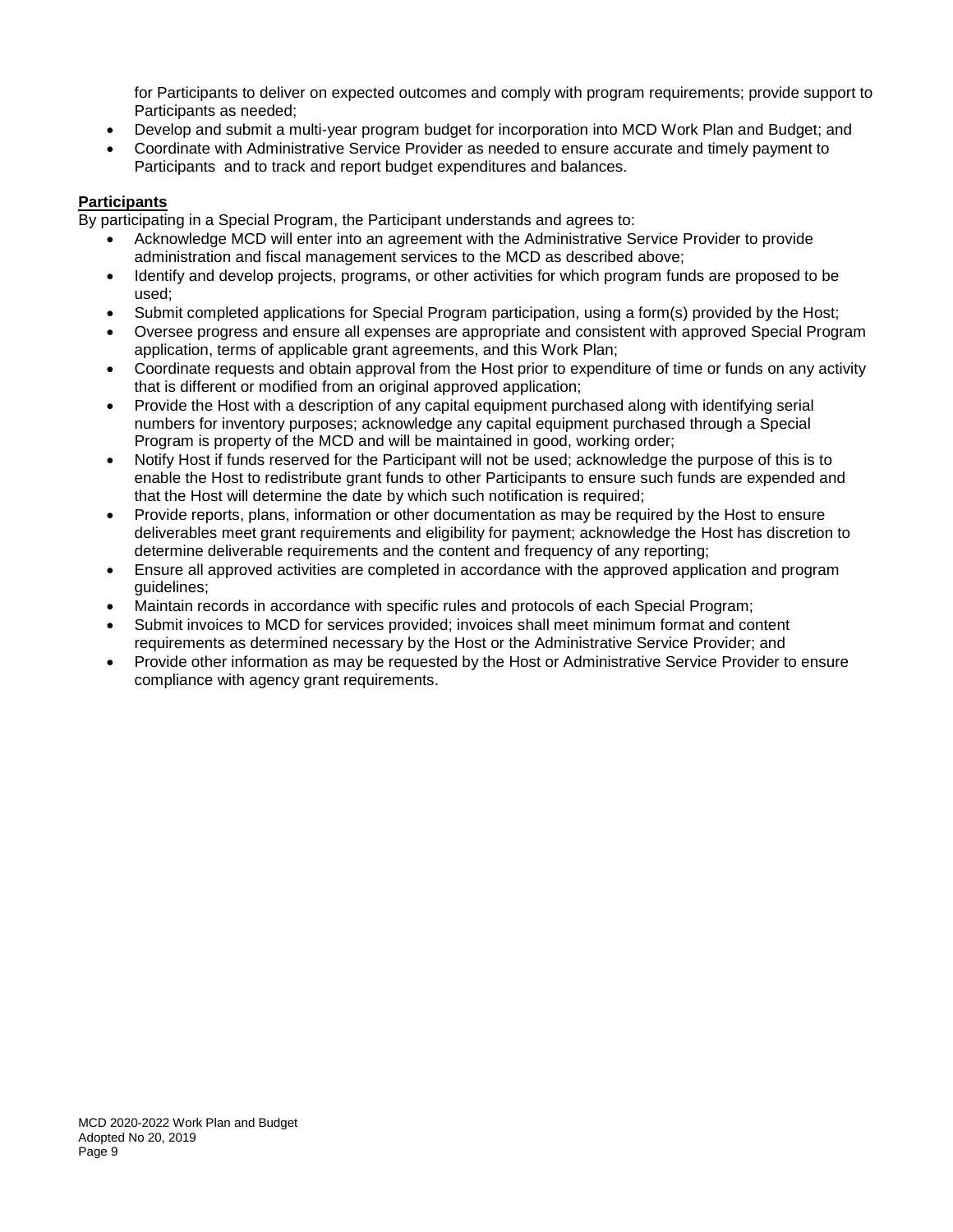# **EXHIBIT 1 - MCD Capital Equipment Inventory**

The following pieces of equipment were purchased by and are insured through MCD. Each item cost a minimum of \$5,000 and is available for use by any member subject to request and availability.

| <b>Item Description</b>                         | <b>Serial Number</b>       | Item Type                        | <b>Location Housed</b> | <b>Purchase Date</b> | <b>Purchase Cost</b> |
|-------------------------------------------------|----------------------------|----------------------------------|------------------------|----------------------|----------------------|
| Trimble 5605                                    | 63522053                   | <b>Total Station Survey Gear</b> | Washington             | Unknown              | Unknown              |
| Trimble 5605                                    | 63530467                   | <b>Total Station Survey Gear</b> | Scott                  | Sep 2009             | \$19,939             |
| Trimble R-10                                    | 5410457343                 | <b>GNSS Survey Gear</b>          | Scott                  | Apr 2014             | \$28,380             |
| Trimble R-8                                     | 4906165795                 | <b>GNSS Survey Gear</b>          | Washington             | Apr 2014             | \$19,056             |
| Trimble R10                                     | 5551450166                 | <b>GNSS Survey Gear</b>          | Dakota                 | Mar 2016             | \$33,486             |
| Trimble S7                                      | 37410785                   | <b>Total Station Survey Gear</b> | Anoka                  | Mar 2016             | \$39,792             |
| Trimble S7                                      | 37410774                   | <b>Total Station Survey Gear</b> | Washington             | Mar 2016             | \$39,792             |
| Trimble R-10 410-470                            | 5639470258                 | <b>GNSS Survey Gear</b>          | Carver                 | Nov 2016             | \$30,993             |
| Trimble Geo 7x                                  | 5613468682                 | <b>GPS Unit</b>                  | Ramsey                 | Jan 2017             | \$8,632              |
| Trimble SX10<br><b>TSC7 Controller</b>          | 30412343<br>DAD182500045   | <b>Total Station Survey Gear</b> | Scott                  | Mar 2019             | \$57,662             |
| Trimble R-10 Model 60<br><b>TSC7 Controller</b> | 5841F00226<br>DAD182700495 | <b>GNSS Survey Gear</b>          | Washington             | Mar 2019             | \$30,348             |
| Trimble R-10 Model 60<br><b>TSC7 Controller</b> | 5851F00330<br>DAD184500106 | <b>GNSS Survey Gear</b>          | Wright                 | Aug 2019             | \$32,917             |

Last revised: Nov 2019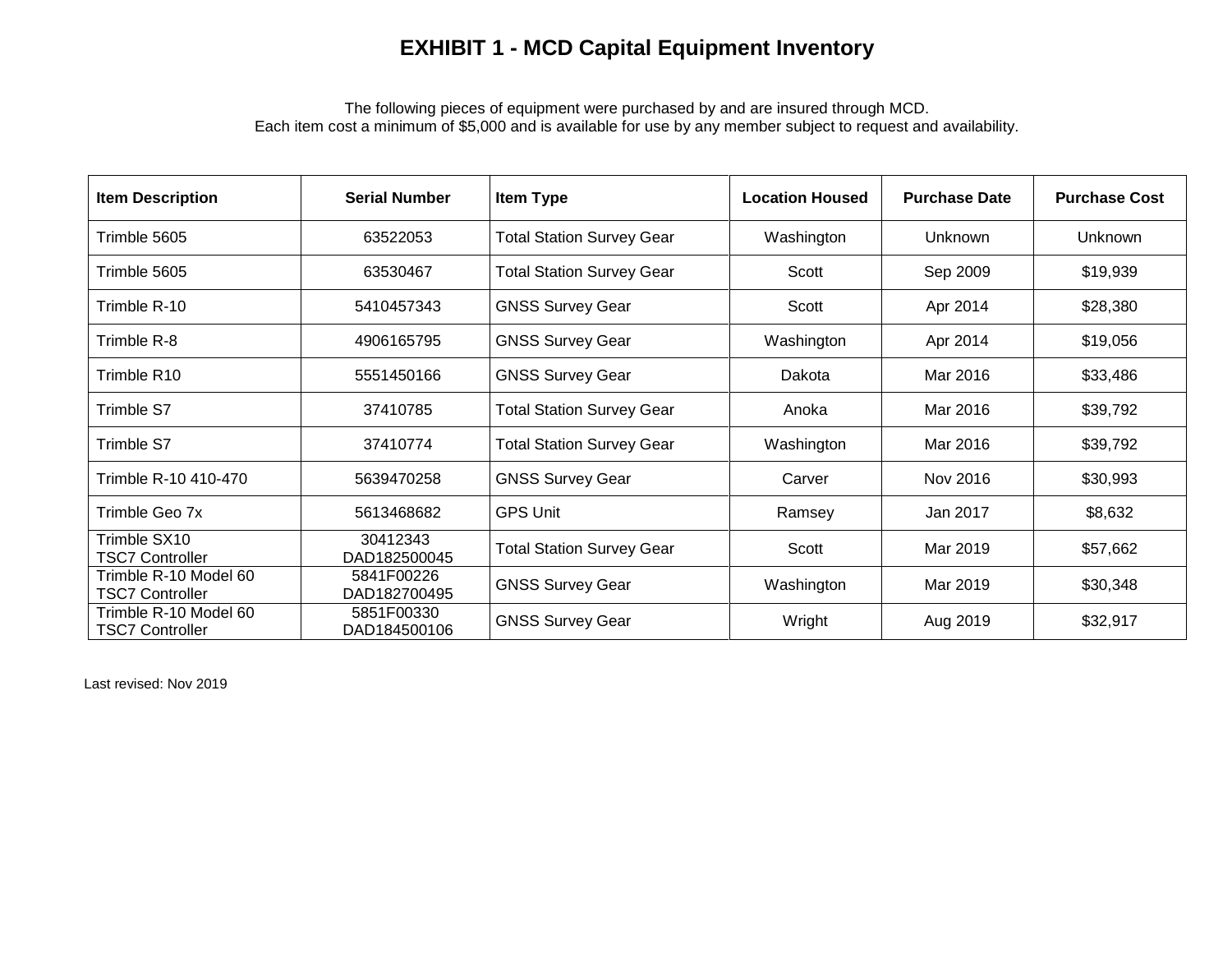# **EXHIBIT 2**

# **BYLAWS of the Metropolitan Soil and Water Conservation Districts Technical Service Area Joint Powers Board (Metro Conservation Districts, or MCD)**

### **Article I – NAME**

The name of this Joint Powers Board shall be: Metropolitan Soil and Water Conservation Districts Technical Service Area Joint Powers Board, (Metro Conservation Districts). This name may be abbreviated to MCD.

### **Article II – PURPOSE**

The purpose of the MCD is to share ideas, identify issues, opportunities and solutions among Conservation Districts that have common metropolitan concerns regarding the protection and conservation of natural resources. In addition, the MCD works together to develop and implement joint activities for resource conservation.

### **Article III – MEMBERSHIP**

Each dues paying Conservation District within the boundaries of the eleven county Metropolitan Area shall be deemed to be a voting member of the MCD. Each of these Conservation Districts shall appoint two persons from their elected boards to the MCD, one to serve as delegate and one to serve as alternate. Each delegate shall have one vote.

### **Article IV – DUES**

Each District shall pay dues to the MCD of an amount to be determined by a majority vote of the membership. For purposes of dues and financial reports, the fiscal year shall be the calendar year.

#### **Article V – OFFICERS**

The officers of the MCD shall be a Chair, Vice Chair, a Secretary, and a Treasurer. The Secretary may also serve as Treasurer. District staff may support the duties of their elected officers. The Secretary's District shall be the repository of the records. The Treasurer's District shall be the repository of the financial records. The term of office shall be one year. Elections shall be held the first meeting of the year. An officer must be a continuing member of their respective elected board.

## **Article VI – POWERS AND DUTIES OF OFFICERS**

The Chair shall preside at meetings of the MCD. If a vacancy in the office occurs, the Vice Chair will succeed at once to the office and an election for a new Vice Chair will be held at the next meeting. The Vice‐Chair serves in the absence of the Chair. If a vacancy in either the Secretary or Treasurer position occurs, the Chair will call for an election at the next meeting and may appoint an officer pro‐tem to serve until the election takes place.

The Treasurer shall deposit all funds that come into his/her possession in a bank approved by the MCD and shall make all disbursements by check for the necessary expenses of the MCD.

Checks shall be signed by the Treasurer, Chair or Vice Chair. Officers may not issue and sign checks to themselves. The Treasurer shall keep records of all receipts and disbursements. The Chair will appoint